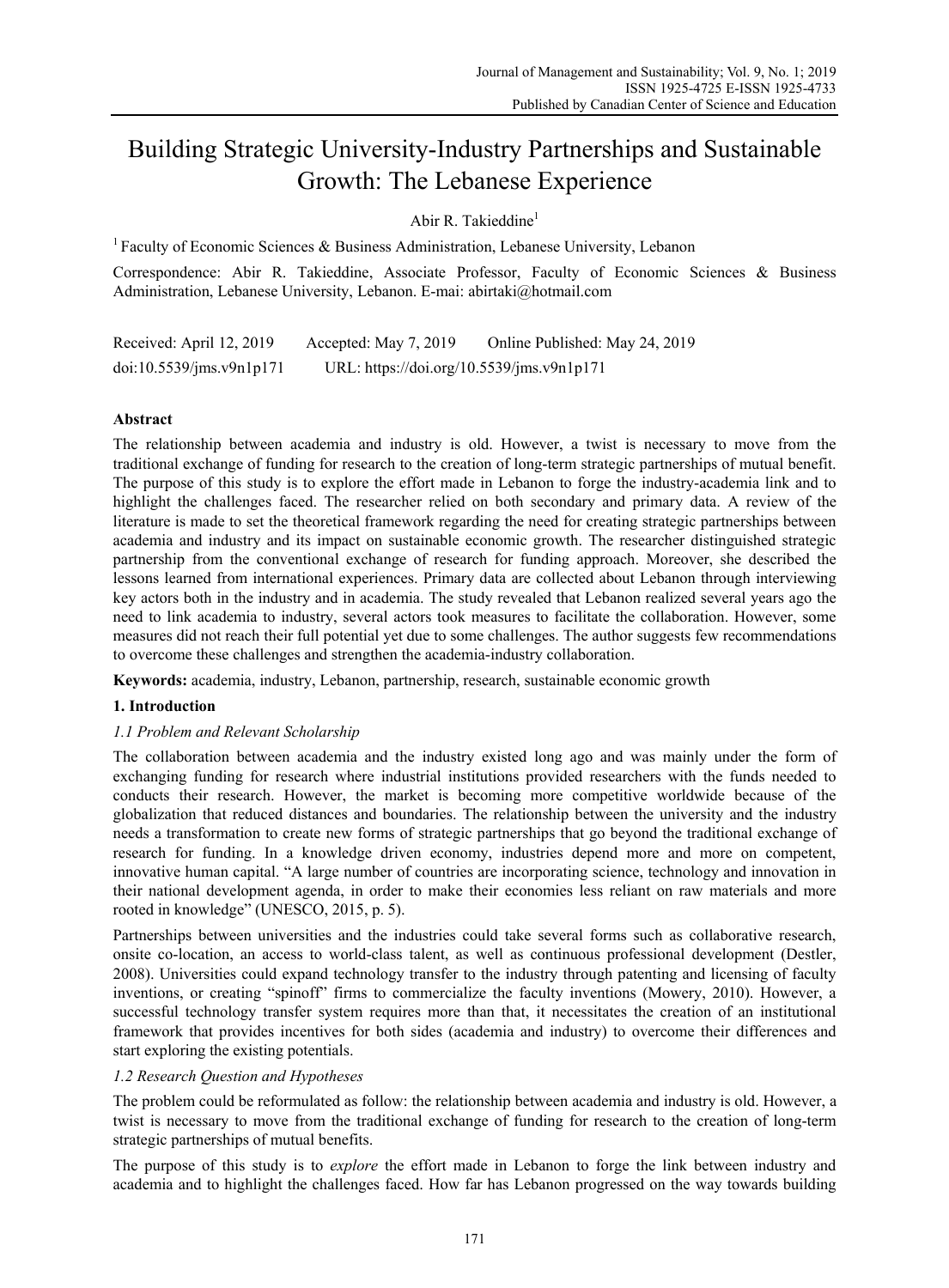strategic lasting partnerships between academia and the industry? What types of challenges exist and how to overcome it?

The researcher proposes the following hypotheses:

- Lebanon has realized the importance of creating strategic partnerships between academia and industry.
- Several initiatives took place to create stronger links between academia and industry in Lebanon.
- Lebanon is facing some challenges and more could be done to further link academia to practice.

# *1.3 Importance of the Problem*

The research topic is important since the Lebanese economy is suffering from high unemployment rates and low GDP growth rates. The study suggests that building successful partnerships between academia and the industry will be an important factor in the revival of the Lebanese economy. Therefore, exploring and describing the current status is crucial to be able to recognize strengths and weaknesses to be able to formulate future policies.

# *1.4 Research Design*

To answer the research question, the researcher will rely on both *secondary* and *primary* data. A review of the literature is necessary to set the theoretical framework regarding the need for creating strategic partnerships between academia and industry and its possible impact on sustainable economic growth. It is necessary to distinguish strategic partnership from the conventional exchange of research for funding approach as well. Moreover, Lebanon could benefit of the described lessons from international experiences. To explore the situation in Lebanon, primary data are collected through interviewing key stakeholders both in the industry and in academia.

# *1.5 Research Sections*

This research is subdivided into an introduction, the adopted methodology, the theoretical framework based on literature, lessons from the international experiences, and the findings about the Lebanese experience, a conclusion with limitations and recommendations, and a bibliography.

# **2. Methodology**

In this section, the author will argue for the methodology she adopted to answer the research question (Creswell, 1994).

# *2.1 Research Approach*

This research adopts the constructivism approach which considers that social phenomena and their meaning are continually being accomplished by social actors. It will therefore describe the phenomenon of building strategic partnerships between academia and the industry in Lebanon and its reflection on research through the examination of the effort made by different actors. The researcher considers that truth is formed based on social interaction; she therefore adopts the interpretivism approach to research. Thus, she will identify different actors and describe their role in building the strategic partnerships.

To answer the research question, a deductive approach is followed. In the coming sections, the researcher will build a theoretical framework advocating building strategic partnerships between academia and industry to boost economic growth before observing the Lebanese case. The framework explains as well the structural reform necessary to shift from the traditional funding in exchange of research towards strategic academia/industry partnerships.

The research is qualitative in nature. It aims to provide a deep understanding of the phenomenon in question. It deals with how actors in question give meaning to their experiences. To ensure credibility, the researcher used triangulation i.e. tried to understand the phenomenon in question by using different theories and different sources of data for a more complete understanding.

# *2.2 Research Data*

Both primary and secondary data are used. We used secondary data to describe the different measures taken around the world as well as in Lebanon to support academia/industry collaboration. Moreover, secondary data were collected to describe international success and failure stories to draw lessons.

To collect primary data, the researcher used the interview technique. Interviewing is a primary research technique; the researcher may choose to conduct face-to-face interviews, webcam interviews, telephone interviews, email interviews, or instant messages/chat interviews. We opted for the first type since the face-to-face interview allows the interviewer to see and hear social cues, probe and adapt the questions based on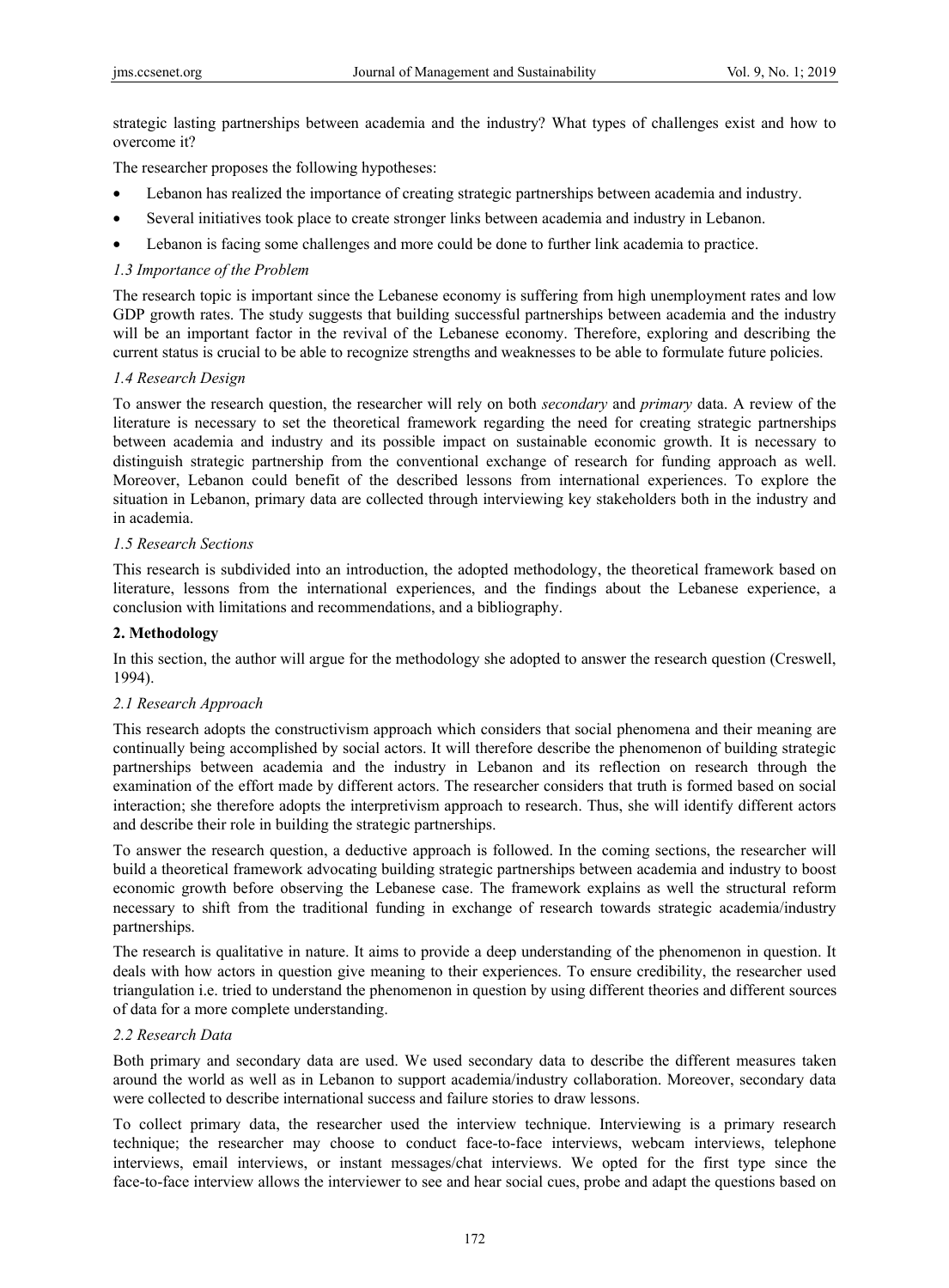the respondent's answers. In few cases, the face-to-face interview was replaced by a phone interview due to the tight schedule of the interviewed. Moreover, the interviews were semi-structured based on a predetermined set of open questions with the opportunity for the interviewer to explore particular responses further. This type of interviews is suitable for exploring and describing phenomenon. An interview guide was prepared ahead of time which is an informal group of topics and questions that the interviewer could ask differently to seven actors.

# **3. Theoretical Framework Based on Literature**

In this section, the researcher will rely upon existing literature to construct the theoretical framework necessary to build this deductive research.

## *3.1 Benefits of Creating Long Term Strategic Academia/Industry Partnerships*

The concept of university-industry partnership is not new. Back to the late 19th century, the German pharmaceutical firm, Bayer formed relationships with universities (Bower, 1993). During World War I, the National Research Council of the United States had got together scientists in the research-oriented universities with those in industries to support the war effort (Rast et al., 2012). However, such partnerships were not very frequent. Nowadays, and because of the increasing influence of knowledge on economic growth, creating more and more partnerships is vital to any economy.

Globalization and the pressure of international competition are dissolving boundaries between nations, institutions and disciplines, creating a disturbed knowledge production system that is increasingly global (Saleh, 2002). The prosperity of a nation is based more and more on its ability to mobilize and exploit knowledge-intensive assets. In a global economy, regions seeking to compete more effectively have to build soft structures that support knowledge creation and enable firms to strengthen a region's capacity for knowledge creation and innovation (Cairney, 2000). Policymakers in developed countries started to formulate laws and regulations governing the exploitation of Intellectual Property (IP) to enhance the contribution of a national university system in industrial innovation (Mowery, 2010). According to Cairney (2000), this approach to regional development requires an environment of trust between the public and private sectors and between universities and the regions.

On one hand, universities are searching for new ways to remain a key player in the knowledge economy. Thus, they need to generate more funding for their very costly research. Furthermore, collaboration offers student and faculty the chance to solve practical problems and generate more employment opportunities for fresh graduates. Additional fund raising was a primary reason behind the collaboration of universities with the industries since funding from the industries involves less bureaucratic work compared to public funding. However, there is a huge difference between building a strategic partnership between universities and firms and between the simple exchanges of funding for research. Fundamentally, a university must view companies as partners in its research and education mission, not simply as an alternative revenue source.

On the other hand, firms are facing fierce competition and need to survive in a fast-changing environment characterized by fast technological progress. They are increasingly realizing that they cannot exclusively rely on their internal Research & Development (R&D) to successfully innovate. Forming partnerships with universities allows companies to access an enormous pool of skills and talents. Thus, universities could be considered a strategic partner for firms in the industry offering them the access to highly trained students, faculty, facilities, and new technologies. Industrial firms might use partnerships to build their reputation and image as well (Fombron, 1996).

The capacity of universities to adapt and play a bigger role in the global knowledge production is crucial to define their role in the national economy. Universities were historically a place where knowledge was sought by an elite few. It was protected and passed on to restricted communities. However, universities are now expected to provide the regional communities with knowledge, research and development activities. Thus, the issue of strategic partnerships between universities and industry becomes vital. Universities are expected to tell their academics to focus more on diversifying into profitable business. They are expected to develop links with businesses to boost their institution's income. Researchers have to prove that their research has an economic impact outside of their own institution. Defining success in academic technology transfer depends on defining what outcomes are desired, then tracking and measuring performance using metric models in the light of those desired outcomes (Rast et al., 2012).

Consequently, universities have the potential to act as strong drivers of growth by educating people with high skills in research and by commercializing and applying new knowledge to enhance prosperity and quality of life (WIPO, 2003). This requires an integrated innovation system of research centers, universities and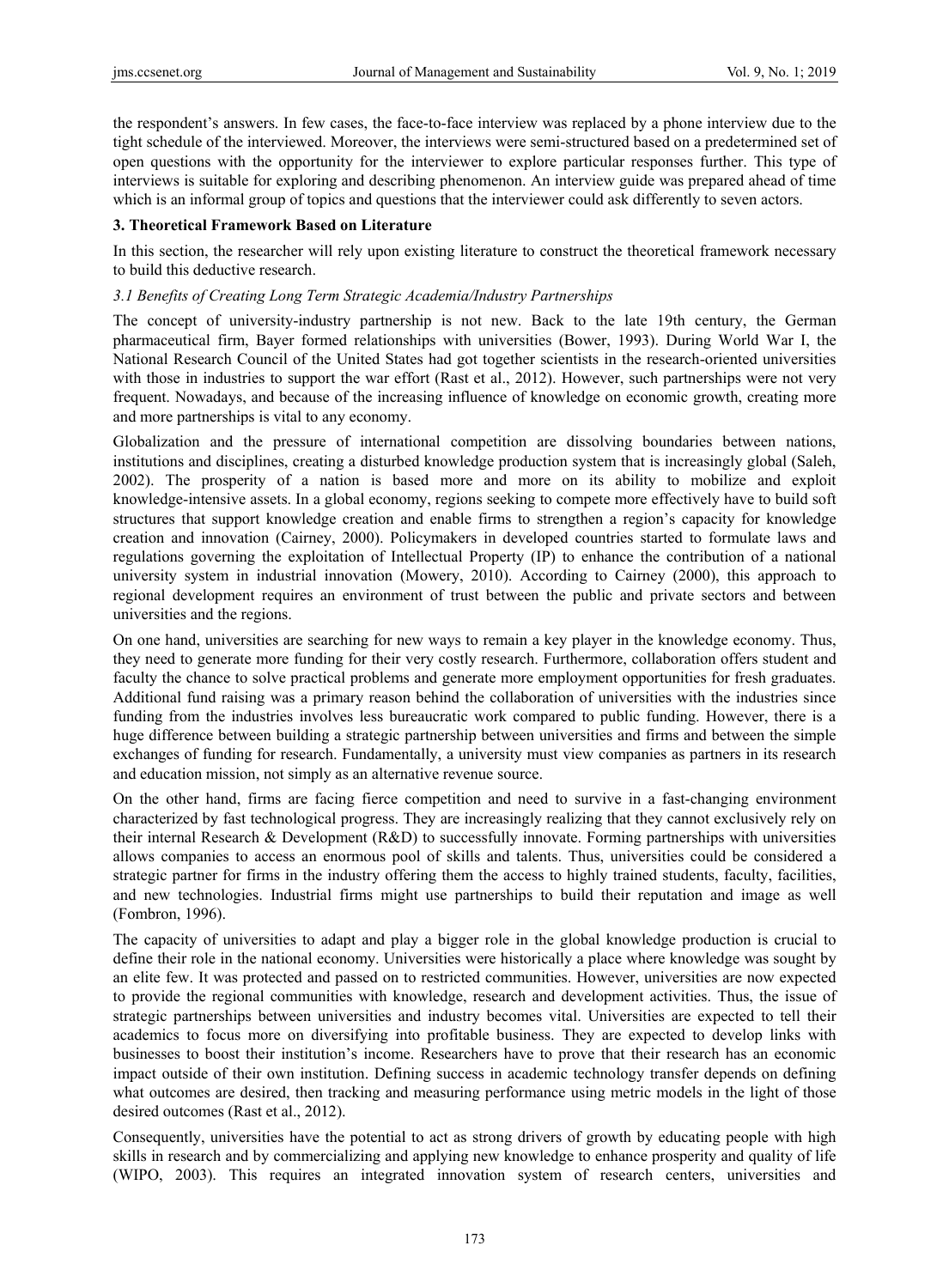businesses/industries.

# *3.2 Necessary Structural Reform*

Creating strategic partnerships between universities and industries necessitates a relationship structural reform since technology transfer is only the top of the iceberg (Perkmann & Salter, 2012). Rather than simply licensing the invention, it is more beneficial for companies and universities to collaborate throughout the whole life cycle of the innovation project.

Universities could take the lead to build new forms of partnerships with the industry if they recognize businesses as a major participant in the knowledge-based economy. Solving real problems in a business context is becoming the trend to create knowledge. The structure of the university has to encourage life-long learning opportunities, innovation, applied knowledge, and serving the community (B-HERT, 2012). Besides teaching and research, universities need to play a role in their community (Hamnetts, 1999). Measuring the success of a university will be based not only on the quality of its teaching and research, but also on its contribution in the region's social, economic, and cultural development (Cairney, 2000).

The reform in question could take place if business leaders and professionals are appointed more and more in the planning committees, courses accreditation committees, program design committees, and advisory boards of universities and are more involved in the content and delivery of courses. Introducing professional doctorates that provide post graduate training that is strongly connected to the needs of the industry is important, in addition to flexible programs to allow working students to pursue their education.

The success of these partnerships depends heavily on people. The university has to assign the responsibilities to people who have industry experiences, are multidisciplinary, can easily cross boundaries, are bridge-builders, and are capable of building and managing partnerships. The whole story starts by universities offering its faculty and staff the chance to meet company researchers and executives. To build a generation of faculty who strongly understands the industry, the university should encourage professors to work in industry and invite industry researchers to teach. It should encourage multidisciplinary academic programs and promote the engagement of the industry in it.

# *3.3 Challenges Faced*

Despite the many benefits universities receive out of the collaboration with the industry, partnering with the industry does not come naturally.

Building a successful collaboration between universities and companies poses many challenges of which two are the most common: the degree of openness and the time horizon (Perkmann & Salter, 2012). Academic science is open in nature compared to firms that tend to protect technologies used. Moreover, academic research tends to focus on long term challenges whereas the industrial Research and Development is driven more by day-to-day problem solving.

The choice of the best format of collaboration between universities and firms depends on the goals and capabilities of both partners. To be able to commercialize the research results, several ways are available for universities such as technology licensing, establishing start-up companies, supporting students venture programs, and establishing incubators.

# *3.4 Secrets of Building Successful Partnerships*

To build visionary partnerships, it is necessary to redefine the role of the research university as discussed earlier. "The role now extends beyond teaching and public service research to tackling key social challenges and helping drive economic growth…. The University of the 21st century should be viewed not just as a generator of ideas but as a source of knowledge and competence that can benefit society" (AISBL, 2012, pp. 11–12).

The university has to become the leader to ensure the launching and success of such partnerships. It needs to set the issue as a strategic priority and make the goals clear to all faculty members and has to provide them with incentives to engage with the industries and to offer them needed resources. There is a need for long-term strategic partnerships with built-in flexibility to increase the chances of success. Long-term strategic alliances focus on the creativity of the university and its ability to produce future innovations the industry could carry to the market; innovations that benefit the society for the coming ten years.

To increase the chances of a successful partnership, the university and the industry should start by sitting together to assess the academic strength of the university as well as the research competencies of the industry. Then, they should set together the research interests common to both. Moreover, they need to understand the different types of possible partnerships (AISBL, 2012); starting by the transactional partnerships that are not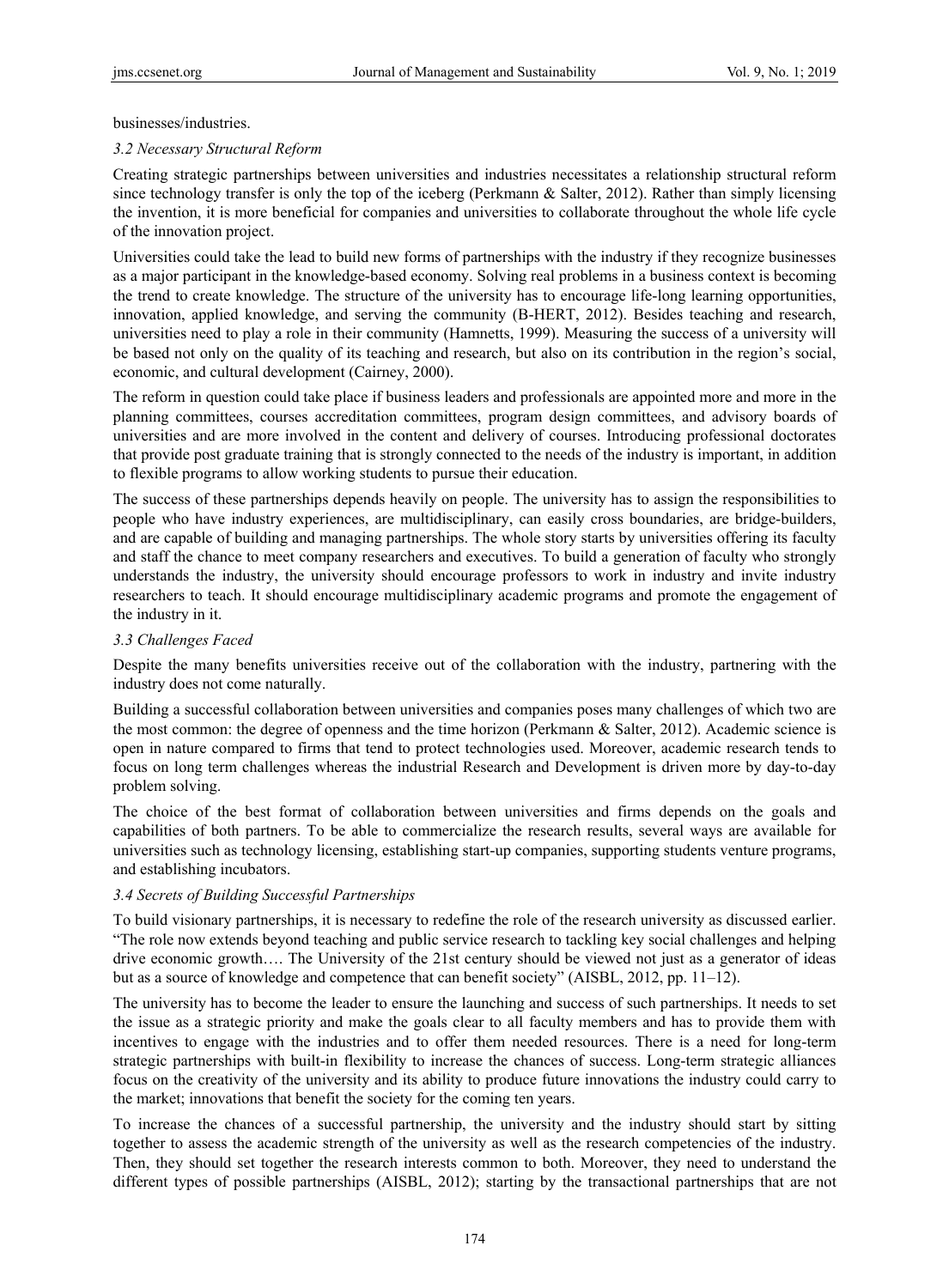very interactive in nature such as teaching a course that might lead to bigger cooperation in the future, operational partnerships for one to three years on a research project with a particular R&D division or lab, and strategic partnerships that runs from five to ten years that need a board and a flexible agreement that could generate knowledge that influences the university future research and teaching and the company's strategy. It is needless to say that a successful lasting partnership has to be a win-win situation.

Universities should not insist on protecting the IP that comes out of the research since the major benefit of this common research to the university is rather its impact on its teaching and the knowledge it gave the university from the industry-based projects (Destler, 2012). "The most fruitful partnerships take time to bear fruit" (AISBL, 2012, p. 11). Partners should not focus on the quantity of the output; they should rather focus on its quality. Thus, universities should not set artificial metrics to measure the output since it can fail to capture the unanticipated benefits that grow when a strategic partnership is built on trust.

## *3.5 International Success Stories*

An interesting example of a long-lasting partnership is the Calit2. The partnership was initiated in 1999, when the State of California represented by its governor agreed on a partnership with the 10-campus University of California and the industry to boost the cooperation among all these stakeholders and increase the benefits to the society (AISBL, 2012). The Calit2 project created more than 25 spin-outs from the university research and established the first nanotech classroom facility on campus in San Diego shared by more than 60 companies. Furthermore, Caltit2 created more than \$100 million in funding from over 300 industrial partners since 2000, in addition to \$600 million federal research funding. It also helped researchers win nearly 1000 federal, state, and non-state, industrial and international grants.

The IBM \$90 million nanotechnology center created in 2011 in Zurich is another example. It resulted of a partnership between IBM and the Swiss Federal Institute of Technology and lead to the foundation of the Binnig and Rohrer Nanotechnology Center as a cornerstone of a 10-years strategic partnership seeking to advance energy and information technology. IBM has been working for the past 20 years with the Imperial College London as well; a strategic alliance dealing with issues in digital economy (AISBL, 2012).

SIEMENS has presently long-term strategic partnerships with eight universities; four in Europe, two in China, and two in the US (AISBL, 2012). Nokia is collaborating with Aalto University in wireless technologies and multimedia technology research. It partnered with the UC Berkeley ass well to improve traffic circulation (AISBL, 2012). Moreover, Intel and IDA Ireland funded the UCD Technology Research for Independent Living Center.

The French pharmaceutical company, Servier, invested  $E7.5$  million in partnership with the University College Dublin (UCD) to establish the UCD Servier Center for Translational Medicine (Destler, 2008).

Finally, ATC21S (Assessment and Teaching of 21<sup>st</sup> Century Skills) was established in 2008. It is a partnership between Microsoft, CISCO and INTEL with the University of Melbourne costing \$2.5–3 million (AISBL, 2012). The partnership focuses on the critical skills needed in a global knowledge economy and has a big impact on teaching. It managed a very complex global academic research effort across 60 research institutions to develop computer-based collaboration and problem-solving tools to assess skills that will form the basis for new curricula.

# **4. Measures Taken Worldwide to Forge Stronger Academia/Industry Links**

# *4.1 In the United States*

The Bayh-Dole Act of 1980 is considered among the most influential initiatives in the United States. The act has been cited as an important factor in the competitive revival of the US economy during the 1990s (Mowery, 2010). The Act did not legalize anything that was until that time forbidden since US universities had long been active in patenting. However, the Act is cited because it simplified the process through which US universities could obtain patents on publicly funded research results and retain the royalties. This law produced considerable results for the US economy since it increased the patents filed by universities, generated millions of royalties, many start-ups and spin-offs (WIPO, 2003).

The act is considered part of a broader move in the US policy towards stronger intellectual property rights since a narrow-minded focus on licensing as a primary or only channel for technology transfer is not enough. The Act had another major impact since it inspired many governments starting the 1990s to issue laws and policies to promote the collaboration between the university researchers and the industry (Mowery, 2010). The Organization for Economic Cooperation and Development (OECD) has documented different practices in 13 member countries (WIPO, 2003).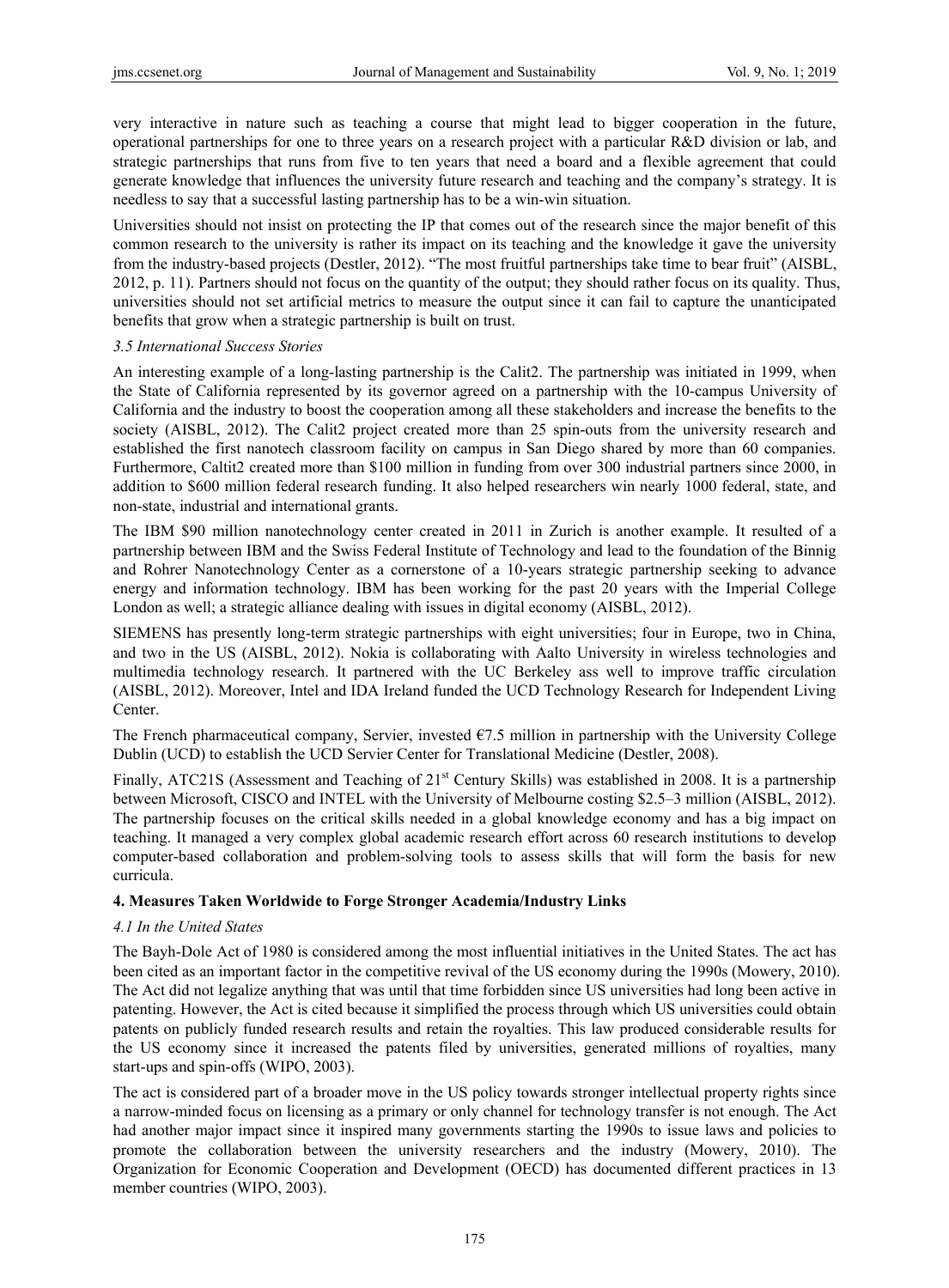# *4.2 In Europe*

To boost the innovation capacity in Europe, the European Union adopted in October 2010 a roadmap named Innovation Union (Destler, 2008). This roadmap proposes 34 measures referred to as "commitments" to be implemented to improve the conditions of operation of scientists, researchers, entrepreneurs and companies. The roadmap aims at removing the barriers that deter businesses from transforming its research into new products and services.

Moreover, the European Union Council of Minister endorsed in November 2011 seven "Principles for Innovative Doctoral Training" and called on Member States and universities to link national funding to these principles (Destler, 2008). The principles emphasized the exposure to industries, interdisciplinary research options, and the possibility for international networking.

In addition, the European Commission (commissioner for Research, Innovation, and Science) launched in July 2012 the "Reinforced European Research Area Partnership for Excellence and Growth" to create a single market for knowledge across Europe (Destler, 2008). The Commission is awarding universities in Europe the "HR Excellence in Research" logo for implementing the European Charter for Researchers and the Code of Conduct for recruitment of researchers (Destler, 2008).

To be able to implement the European Research Area ERA, the European Union has, from 2014 onwards, adopted a new funding instrument for European research and innovation; it is the Horizon 2020 (Destler, 2008). Horizon 2020 is important because it brings all the European funding for research and innovation under one roof and gives greater importance to innovation and economic impact.

# *4.3 In Australia*

In Australia, the Business/ Higher Education Round Table (B-HERT) a non-profit organization was established in 1990 to strengthen the relation between business and higher education. B-HERT considers that there is a vital challenge in Australia to set the scene for a steady transformation in industry/business-university relationship and interaction (Business/Higher Education Round Table, 2002).

Earnest and Young conducted in 2012 an industry-wide survey of the main forces impacting the higher education industry globally and locally, and the opportunities, challenges and implications for Australian universities (Ernest & Young, 2012). According to the survey, to increase its impact, universities need to adopt new teaching and learning delivery mechanisms, a diffusion of channels to market, and stakeholder expectations. Some universities will create new products and markets that merge part of the education sector with other sectors. The survey concluded that the dominant university model in Australia distinguished by a broad-based teaching and research institution supported by a large asset base and a large mainly in-house back office will prove unviable in most of the cases within the next 10–15 years.

# *4.4 In the Western Pacific*

The education system in the Western Pacific is highly nationalized and linguistically divided unlike the more integrated systems in North America where everybody speaks English and in Europe where most researchers speaks English (Maslen, 2014). Despite that, the number of university partnerships is on the rise. This is helping institutions boost the quality of their research and is setting a trend of investing in academic and industrial research and development.

# *4.5 In the Arab Countries*

The contribution of the Arab Countries in the area of scientific publications and registered patents is negligible. Dr Sultan Abu-Orabi, secretary general of the Association of Arab Universities (AARU), states the problem in Arabian higher education as follow: "The Arab world… faces a host of hurdles when it comes to higher education and scientific research including a lack of clear focus in research priorities and strategies, insufficient time and funding to meet the research goals, low awareness of the importance and impact of good scientific research, inadequate networking opportunities and database, limited international collaborative efforts and brain drain" (ICEF, 2014, p. 1).

According to Mrad and al (2013), the majority of Arabs higher education institutions claim research objectives in their mission, while little budget resources are allocated for research programs. Moreover, research time in faculty agenda is decorative. It is more like filling gaps in between the productive hours and days dedicated mainly for teaching courses and administrative duties. The academic policies governing the recruitment and promotion in Arab universities are not reflecting stated missions and national or regional priorities.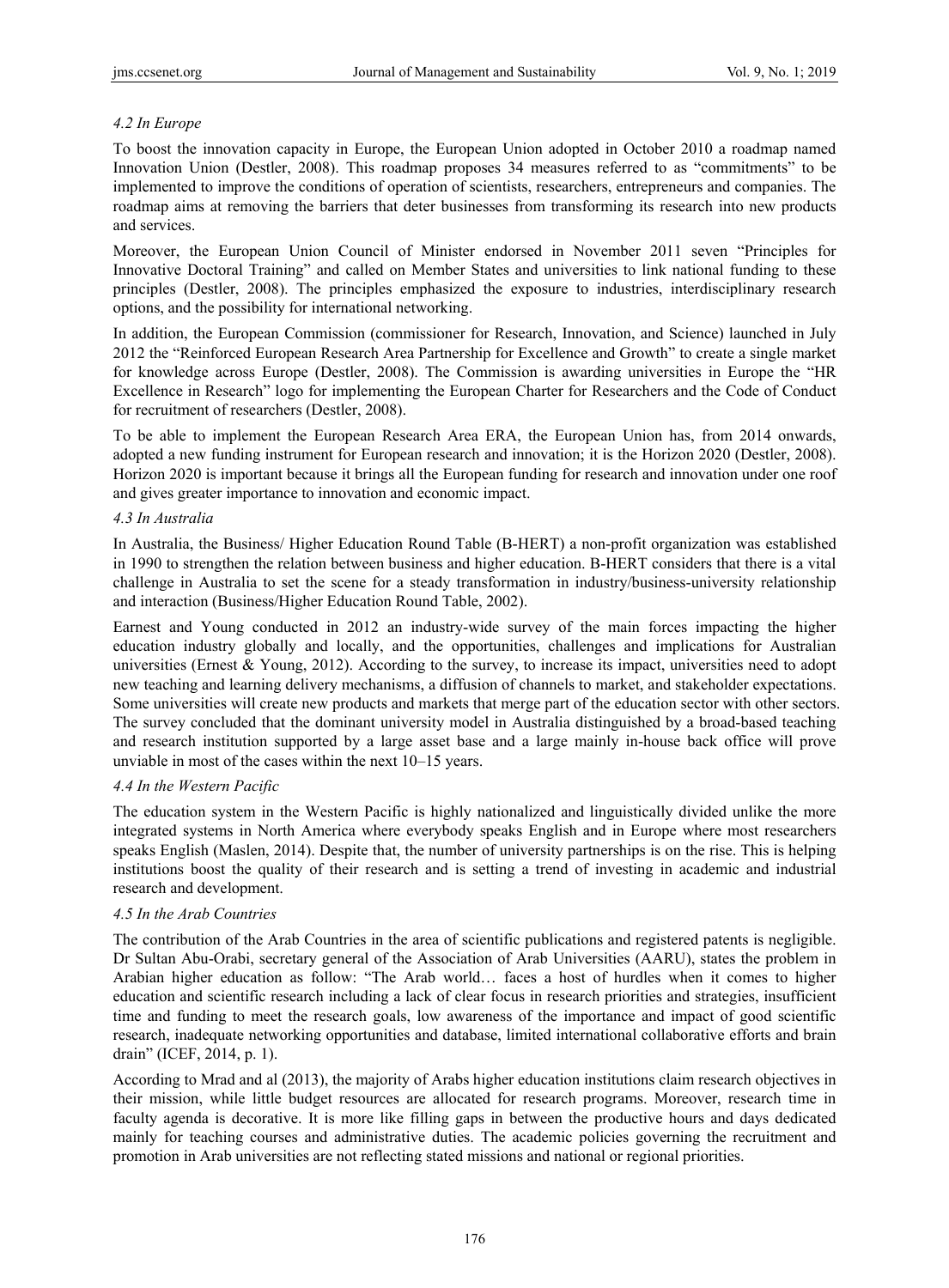In March 2014, the 22 Arab countries signed off on a regional strategy for Science, Technology and Innovation (STI). The strategy aims to enhance education and research and increase financial support for research and development; it focuses on 14 priority areas of research and is supported by a new online platform for Arab science and technology (Sawahel, 2014). Among the major challenges to be dealt with by the STI is the research institutions in the Arab world are not sufficiently serving the needs of neither industry nor society (ICFE, 2014).

To conclude this section, the success of technology transfer requires changes at the *institutional* as well as *national* levels. At this stage of the research, it is crucial to focus on the *Lebanese* experience to answer the following questions: How far has Lebanon progressed on the way towards building strategic lasting partnerships between academia and the industry? What types of challenges are the different players facing and how could they overcome it?

# **5. The Lebanese Experience: Findings and Analysis**

The Lebanese economy is facing critical challenges at the levels of employment and sustainable growth. Linking academia to industry could help Lebanon face its under-performing economy by building upon the skills of its qualified human capital to produce research that answers local socio-economic needs.

However, in a study performed by the National Council for Scientific Research (NCSR) in Lebanon in 2009, it was clearly stated that although the level of educational achievements is high, "*Lebanon suffers from low levels of productivity, innovation, competitiveness and a very low level of networking and connectivity between its economic, educational and professional organizations*" (NCSR, 2009, p. 32).

# *5.1 The Industrial and Academic Environments in Lebanon*

Lebanon has witnessed three main waves of interest in supporting the private sector as a main engine to economic growth, in the 1990s, in early 2000s and in 2005 (MoET, 2014). In the 1990s, the government led the efforts to help enterprises recover from the civil war through the enacting of new laws, creating economic zones, establishing the Investment Development Authority of Lebanon (IDAL) in 1994 and the reactivation of the Beirut Stock Exchange in 1996. In early 2000s, the Central Bank, supported by many foreign development agencies offered long-term subsidized loans to selected industries. Kafalat, Lebanon's credit guarantee scheme was created by a joint effort of 50 Lebanese banks and the National Institute for the Guarantee of Deposits.

Since 2005, the focus shifted in Lebanon to support the small and medium size enterprises (SMEs) focusing on entrepreneurship, paralleled by a similar interest worldwide. New players mainly from the private sector and the NGOs entered the scene and many entities such as Bader and Berytech were established and actively worked on funding, supporting, and developing entrepreneurs. According to the Lebanese Ministry of Economy and Trade, SMEs constitute around 94% of enterprises in Lebanon and employ half of the workforce (MoET, 2014). However, these SMEs face many challenges holding back its productivity and ability to compete in the international market. One of the main challenges is the delay in the shift to the knowledge economy mainly because of poor infrastructure and insufficient expenditure on R&D. The budget given to innovation is low despite the availability of competent human capital.

Higher education in Lebanon is the oldest in the region. It dates back to 1886 when the American University of Beirut (AUB) was established followed by the Université Saint Joseph (USJ) in 1875. Qualified human capital is abundant in Lebanon and the population is multilingual and open to cultural diversity. Currently, the number of higher education institutions is relatively high (around 40 including the Lebanese University—LU—as the only State University) and most were established in the late nineties. Nevertheless, most of these institutions are teaching rather than research oriented with three only (AUB, LU, USJ) having doctoral schools in addition to few joint Ph-d programs with international schools.

According to the European Commission (2012), inter-university cooperation is weak within the country and reliable financial information about universities is not available. Moreover, direct government spending on higher education is below 0.5% of GDP and below the 1% average of the OECD countries.

# *5.2 Sources of Funding*

# 5.2.1 The National Council for Scientific Research

The Lebanese State funds research through the National Council for Scientific Research (NCSR) established in 1962. The Council totally or partially finances projects that are implemented in its affiliated centers or in collaboration with the Lebanese University or the private universities. It has funded since 1998 more than 1000 projects with a total budget of 6 billion Lebanese pounds (NCSR, 2009) and offered 450 PHD scholarships in Lebanon and abroad (NCSR, 2017). Students studying at the LU followed by AUB and USJ then by other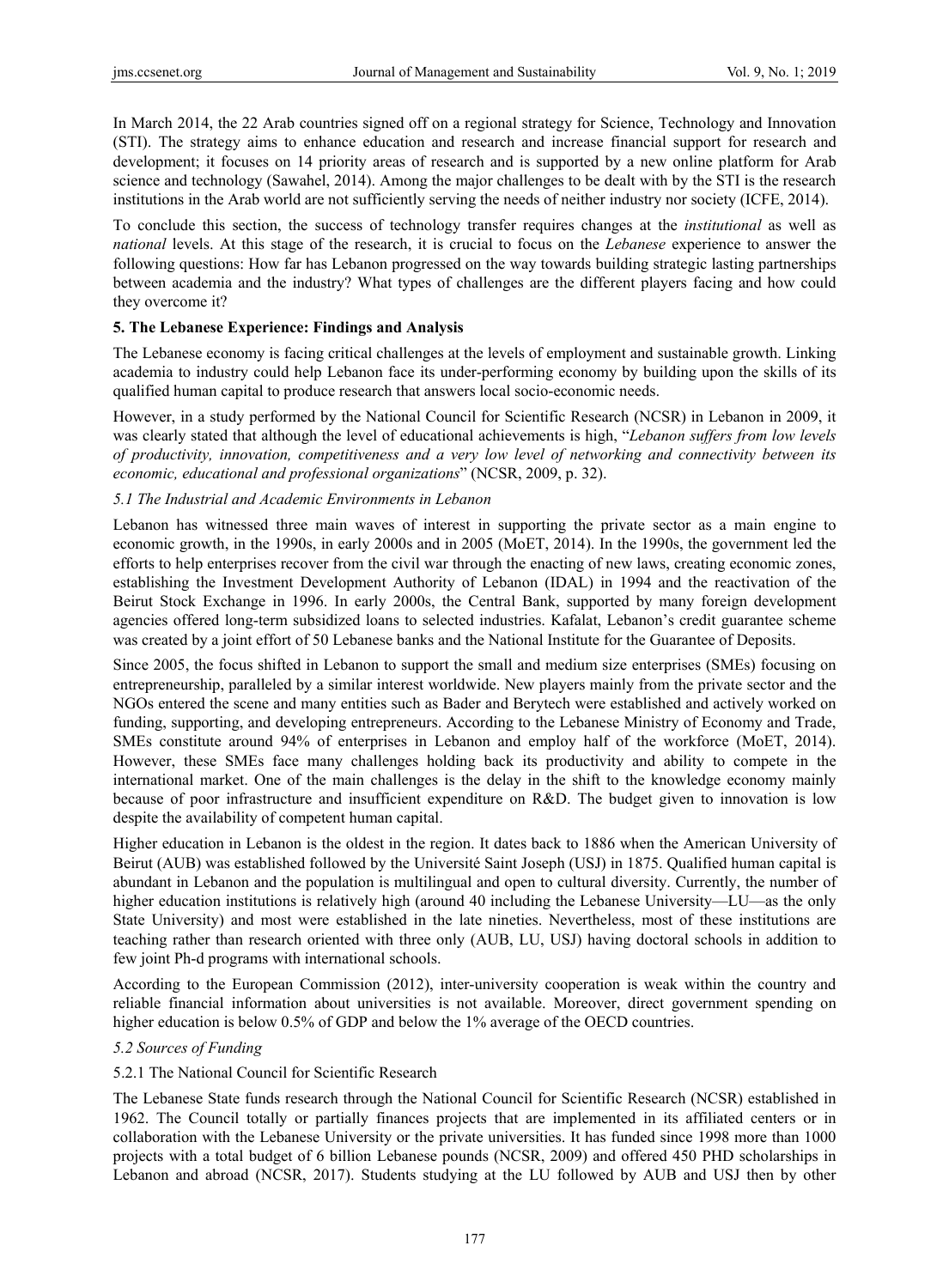institutions received between 40%–79% of the funds depending on years (between 2002 and 2015) (NCSR, 2017). Although the law stipulated that 1% of the national budget should be allocated to research, this has never been the case. The Council faces a limited budget as well as institutional constraints such as a limited potential to expand specialized centers.

## 5.2.2 The Industrial Research Institute

The institute was established in 1953 as a nonprofit institute, declared public in 1955 then linked to the Ministry of Industry in 1997 (IRI, 2017). It has administrative and financial autonomy to conduct industrial research and scientific testing to support the Lebanese industrialists and the national economy. It comprises 14 labs and is a member in several international organizations. Moreover, the Institute provides training and consultancy for laboratories' accreditation on national, regional and international levels.

## 5.2.3 The Central Bank of Lebanon

To encourage research with an economic impact, the Central Bank of Lebanon issued circular No 313 on January 14, 2013. The circular states that the Bank will grant credits to banks "for research and development works in the productive sectors, conducted jointly by productive institutions in the Lebanese private sector and any university, research center or business incubator, with the purpose of developing existing products or creating new ones, provided the reimbursement period of the loan principal does not exceed ten years, starting from the expiry of a grace period ranging between two and four years from the loan granting date" (BDL (1), 2013). It also issued circular No. 331 in August 2013 to encourage the financing of startups, accelerators, and incubators through banks and financial institutions (BDL (2), 2013).

Moreover, it organized in 2014, 2015, and 2016 the BDL Accelerate conference in Beirut. The conference was attended by 25000 local and entrepreneurs, investors, and professionals in 2016 and was the biggest in the MENA region.

According to Mr. J. M., the Executive Director of Training and Development at the Central Bank, "the gap is evident between the higher education sector and the market in Lebanon regarding the graduates' competencies. However, this gap is being reduced because of the internship periods students spend in operating institutions" (J. M., 2017, Personal Interview). The Central Bank is contributing to reduce this gap by receiving a large number of students as trainee each year. Moreover, according to Mr. J. M. "the Central Bank considers that SMEs in Lebanon need training, technical and financial support to be able to operate efficiently, transparently and with good governance. They also need technical and financial support to innovate and invest in RD&I." Therefore, it took the initiative to help by issuing many circulars and organizing the Accelerate Conference.

#### 5.2.4 The European Union

TEMPUS is an inter-university cooperation program created by the European Union (EU) to help the partner countries in their effort to modernize and reform their system of higher education. The National Tempus Office of Lebanon located at the Ministry of Education and Higher Education in Beirut was established in 2003. The National ERASMUS + Office is the legitimate successor of the former national TEMPUS office and coordinates and implements the ERASMUS + programs in Lebanon. The office has funded 58 projects to date. Projects usually involve beneficiary home institutions as well as institutions from other involved countries and last for 12 to 36 months. The subjects covered a wide range of issue such as the development of the students support services, creation of interdisciplinary programs, establishment of new masters' programs and doctoral schools, quality assurance, institutional effectiveness, university management, leadership and innovation.

According to Dr. K. B., who is the Vice President for International Affairs at the Modern University for Business and Science (MUBS) that has been a participant in several projects funded by the Office, "the higher education sector in Lebanon has become more aware of the importance of research administration and of establishing links with the industry as part of quality in higher education and responsibility towards learners. This is partially due to the many activities that were carried out during the implementation of the several projects funded by the TEMPUS/ERASMUS + Office and the regular events held by the Lebanese partner higher education institutions which involved participants from governmental agencies, socio-economic sectors, and employers. These projects enhanced the relationship with the labor market and provided opportunities for students to find internships and jobs (K. B., 2017, Personal Interview).

#### *5.3 Reforms at the National Level*

Several measures have been taken at the national level by different authorities to encourage the collaboration between the higher education sector and the industries in Lebanon.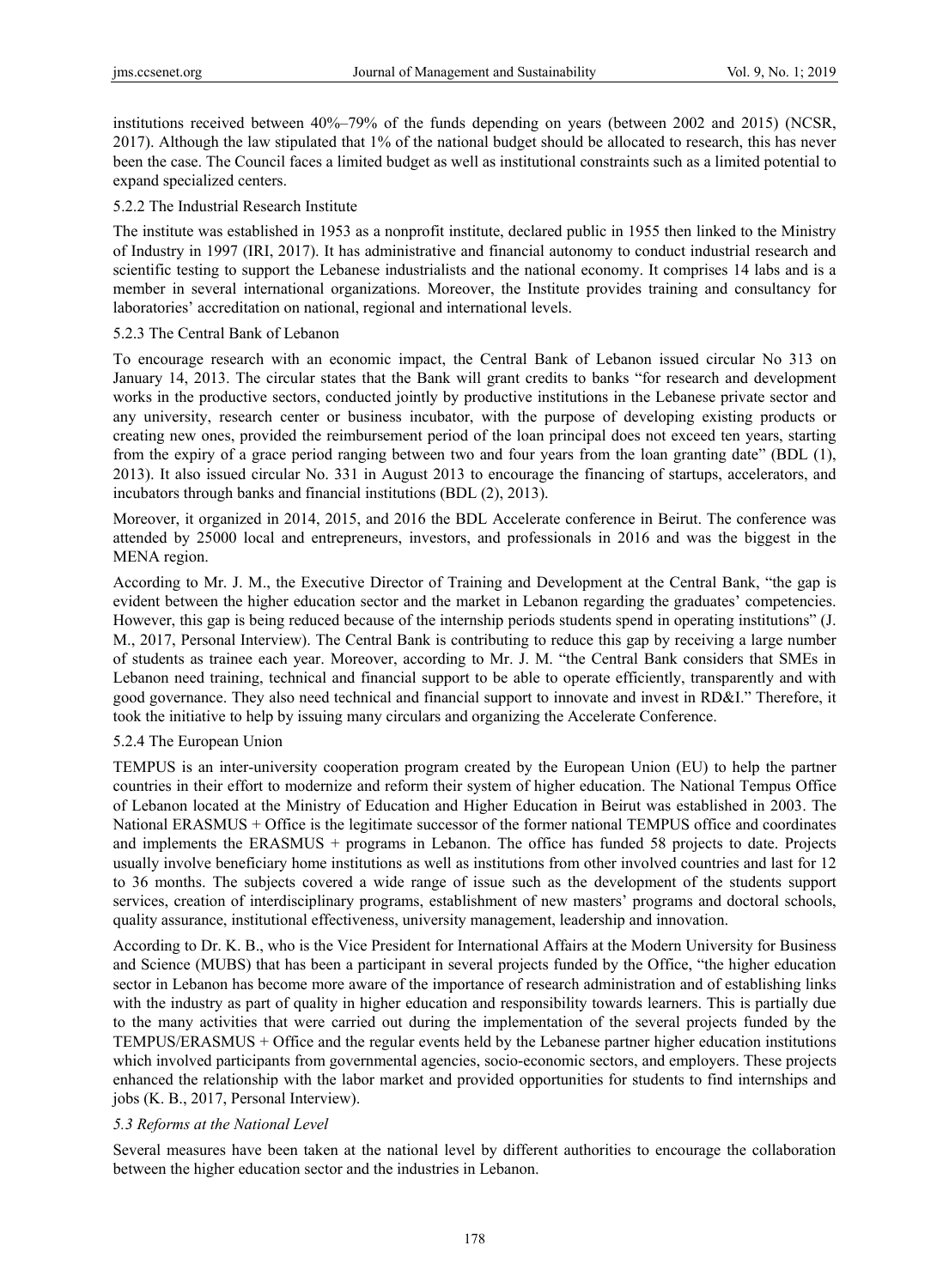# 5.3.1 The Lebanese Industrial Research Achievement Program

Back in 1997, the Lebanese Industrial Research Achievement Program (LIRA) was established. It is the result of the cooperation between the Association of Lebanese Industrialists, the National Council for Scientific Research (NCSR), some universities, with the support of the German-based public institute foundation Friedrich Ebert Stiftung. LIRA first initiated an annual forum the Conference of Industrial Research and Development and the Exhibition of Industrial Research Achievements. This is an event that provided a chance for industry, academia and research centers, public and private, to get together and exchange their research findings. The conference has assisted in the creation of new production lines, new firms, and updated engineering courses in some universities (LIRA, 2018). Funding is always a challenge; LIRA is always working on attracting more local and international sponsors to support the realization of its objectives.

Mr. N. G., the Vice President of the Lebanese Industrialists Association, believes that "the Lebanese industrial sector could benefit tremendously from the collaboration with the universities. The Lebanese Industrialists Association has a firm belief in such collaboration and supports (LIRA) financially. The Association is always open to collaborate with universities and research centers in Lebanon in projects with positive impact on productivity" (N. G., 2017, Personal Interview).

# 5.3.2 The Patent Law and the Intellectual Property Protection Office

The Lebanese State enacted a new Patent Law in August 2000 that provides a patent protection for inventions. The Law conforms to the Trade-Related Aspects of Intellectual Property Rights (TRIPS) Agreement according to the World Intellectual Property Organization (WIPO) assessment in July 2012.

The Arab Center for the Development of the Rule of Law and Integrity (ACRLI) with the assistance of the Consultation and Research Institute performed a study about the Intellectual Property Rights in Lebanon in 2009. The sample was composed of 165 respondents coming from the private, public, and legal sectors. The study revealed that the respondents are not very familiar with the IP law and regulations and are not very satisfied with the Office (ACRLI, 2009).

# 5.3.3 The Science, Technology and Innovation Policy (STIP)

The Science, Technology and Innovation Policy (STIP) was formulated in 2006 by the NCSR. It aims to gradually transform Lebanon into a knowledge-based society and to bridge the gap between the university research and tangible economic and social applications is large (NCSR, 2009). The STIP considers that "without partnership, dialogue, and mutual understanding between government and companies on the one hand, and scientists, engineers, universities and institutes on the other hand, the gap that inevitably exists between science efforts and their useful and tangible economic and social applications will not be bridged." (NCSR, 2009, p. 58) Thus, the STIP "aims to represent a change in the culture and in attitudes" (NCSR, 2009, p. 61).

The STIP was not fully implemented due to financial constraints imposed by politics and economics. However, the NCSR was able to at least adopt the STIP priorities in the grants offered to finance research projects and in calling on Lebanese universities for the joint establishment of Associated Research Units in priority areas defined by STIP.

# 5.3.4 The National Strategy for Education

The national strategy for education in Lebanon was drafted in 2007. Among the reforms recommended in the strategy is the promotion of university-enterprise cooperation, the support of research as well as the reinforcement of cooperation among local universities in research activities (LAES, 2006).

The strategy identified weaknesses in the Lebanese higher education system since the existing frameworks do not fully prepare graduates to become innovative human capital capable creating knowledge and adding to economic growth. Despite the importance of this strategy, it is unfortunately not fully implemented yet.

# 5.3.5 The (IDEAL) Project

In 2012, the Tempus program funded the "Innovation and Development of Academic-Industry Partnerships through Efficient Research Administration in Lebanon" (IDEAL Project, IDEAL, 2017). The project involved 9 participants from Lebanon in addition to participants from the United Kingdom, Austria, Spain, Italy and Greece. The project duration was 36 months and the budget €904,877.49.

According to Dr. K. B., the Vice President for International Affairs at MUBS who is a participant in the project, the impact of the IDEAL project is perceived to be tremendously positive by MUBS. "Academic and administrative staffs were trained on developing and building capable research support systems, establishing links with the industry, establishing professional structures between government, academia, and industry to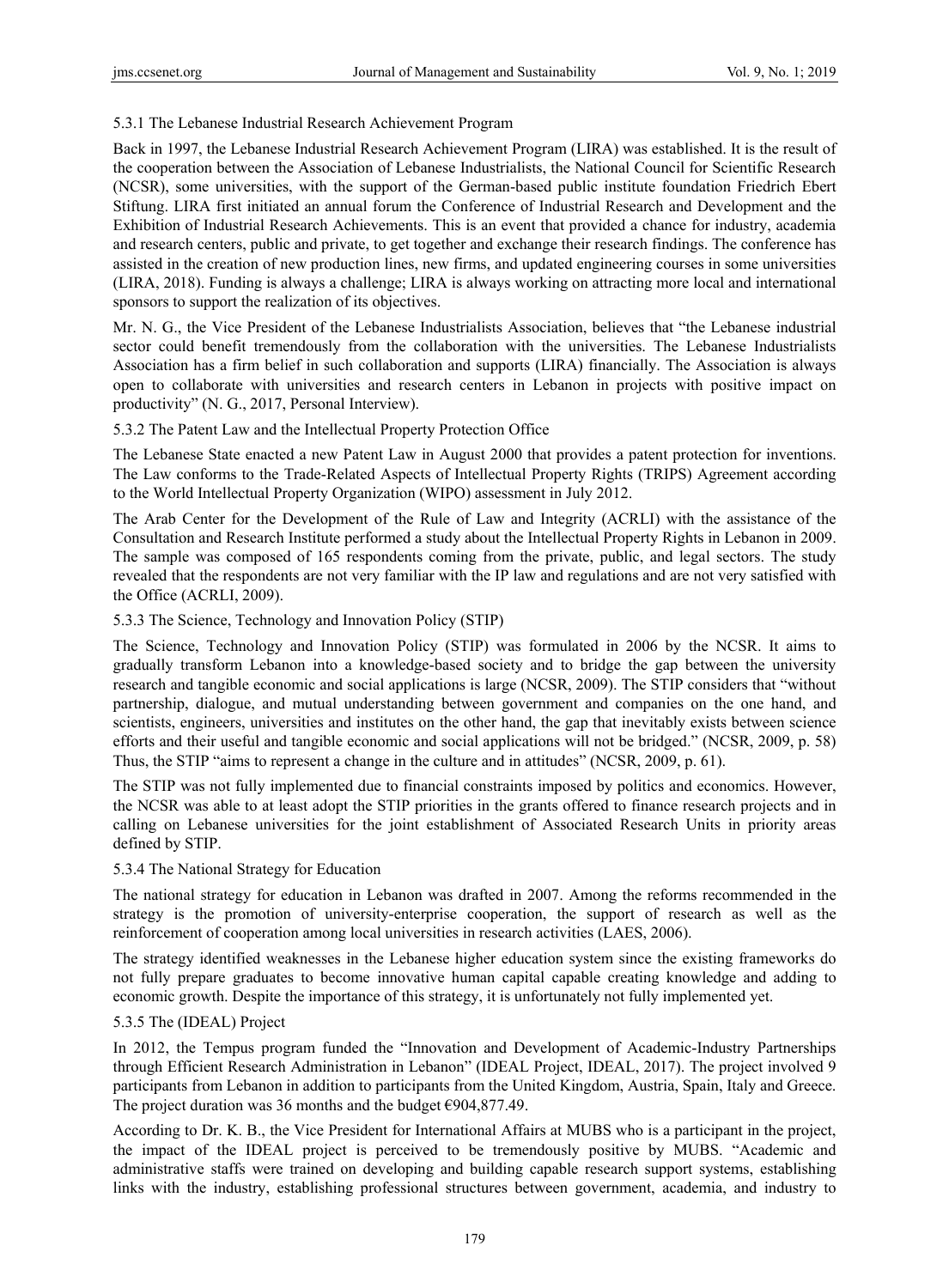support Research, Development, and Innovation (RD&I)" (K. B., 2017, Personal Interview). Among the various benefits of the project is the establishment of a research administration office. However, and always according to Dr. K. B., the political instability in Lebanon negatively reflected on the project since "most of the European Union partners were not able to come to Lebanon, as a result, most of the training sessions were videotaped and were not as interactive as we had wished for. To overcome this, the IDEAL coordinators served as moderators of all sessions and contributed with examples from their own work and with local practices and examples".

5.3.6 The Ministry of Economy and Trade Roadmap 2020

The Ministry of economy and Trade proposed a Strategy roadmap for SMEs to the year 2020. The roadmap is composed of several initiatives to develop the SMEs (MoET, 2014). To enhance the capabilities and innovation capacity, the ministry emphasized the need to ensure stronger ties with academia, training and R&D centers and to refocus budgets in R&D to additionally develop the capabilities of the SMEs in main sectors and create a comparative advantage for Lebanon.

To conclude this subsection, several measures were implemented at the national level to increase the collaboration between academia and practice in Lebanon. Some of these measures were fully implemented, others partially. According to Dr. K. C., a member at the Technical Committee at the Ministry of Education and Higher Education in charge of supervising the abidance of higher education institutions in Lebanon by the Ministry's standards, "bureaucracy is hindering the full implementation of several measures" (K. C., 2017, Personal Interview). Dr. H. A., the TEMPUS/ERASMUS + Office Coordinator assistant summed up the main challengers facing Lebanon regarding the collaboration between academia and industry by saying "the collaboration between universities in Lebanon and the productive sector becomes harder because this sector, mainly composed of SMEs, is not well organized. Most firms lack the culture of RD&I and are not used to collaborate with universities" (H. A., 2017, Personal Interview). Dr. H. A. considers that the Universities Association of Lebanon (UAO) comprising 19 Lebanese higher education institutions created few years back will help facilitating the cooperation among universities and between them and the industries. Moreover, the successful implementation of any measure is, according to Dr. H. A, always dependent on serious and continuous follow-up.

According to Dr. J. A., the Director General of Higher Education in Lebanon, the Ministry is putting a lot of effort to enhance networking between universities in Lebanon since networking facilitates the collaboration with other stakeholders such as industries. However, despite the efforts made by the Ministry and supported by the European Union, the level of networking among universities in Lebanon is still low.

After considering the reforms that took place at the national level in Lebanon, let us at this stage consider the changes taking place at the institutional level.

# *5.4 Reforms at the Institutional Level*

An extensive overview of the local newspapers and the Lebanese universities websites revealed many agreements signed in the last few years between the universities themselves and between them and universities/institutions abroad mainly to teach joint programs and exchange knowledge. The researcher decided to elaborate on few agreements she considers of importance to answer the research question and give an idea about structural reforms that took place at the institutional level in Lebanon.

# 5.4.1 The National Center for Studying the Side Effects of Medications

The Center was inaugurated in September 2016; a collaboration between the faculties of medicine, dentistry, health and pharmacy at the Lebanese University and the Lebanese Ministry of Health. The Center tests the quality of food, water, chemicals, medication and medication side effects and has been an active partner with the ministry of health in the campaign of food safety launched by the ministry. Currently, the Center is working in collaboration with researcher from private universities as well as research centers on a national scale project to assess the contamination of water, food, and air with cancerous materials.

According to the director of the Center, Dr. A. N., the Center has recently completed the needed requirements to receive the ISO 2015 and is about to complete a full map of air pollution in Lebanon in collaboration with several private universities and the Lebanese Agricultural Research Institute (A. N., 2017, Personal Interview).

Despite the importance of the achievements, and according to Dr. A. N., the Center is facing many challenges namely; the difficulty in cooperating with some ministries, a shortage in human resources and budget constraints hindering a faster and more productive operation.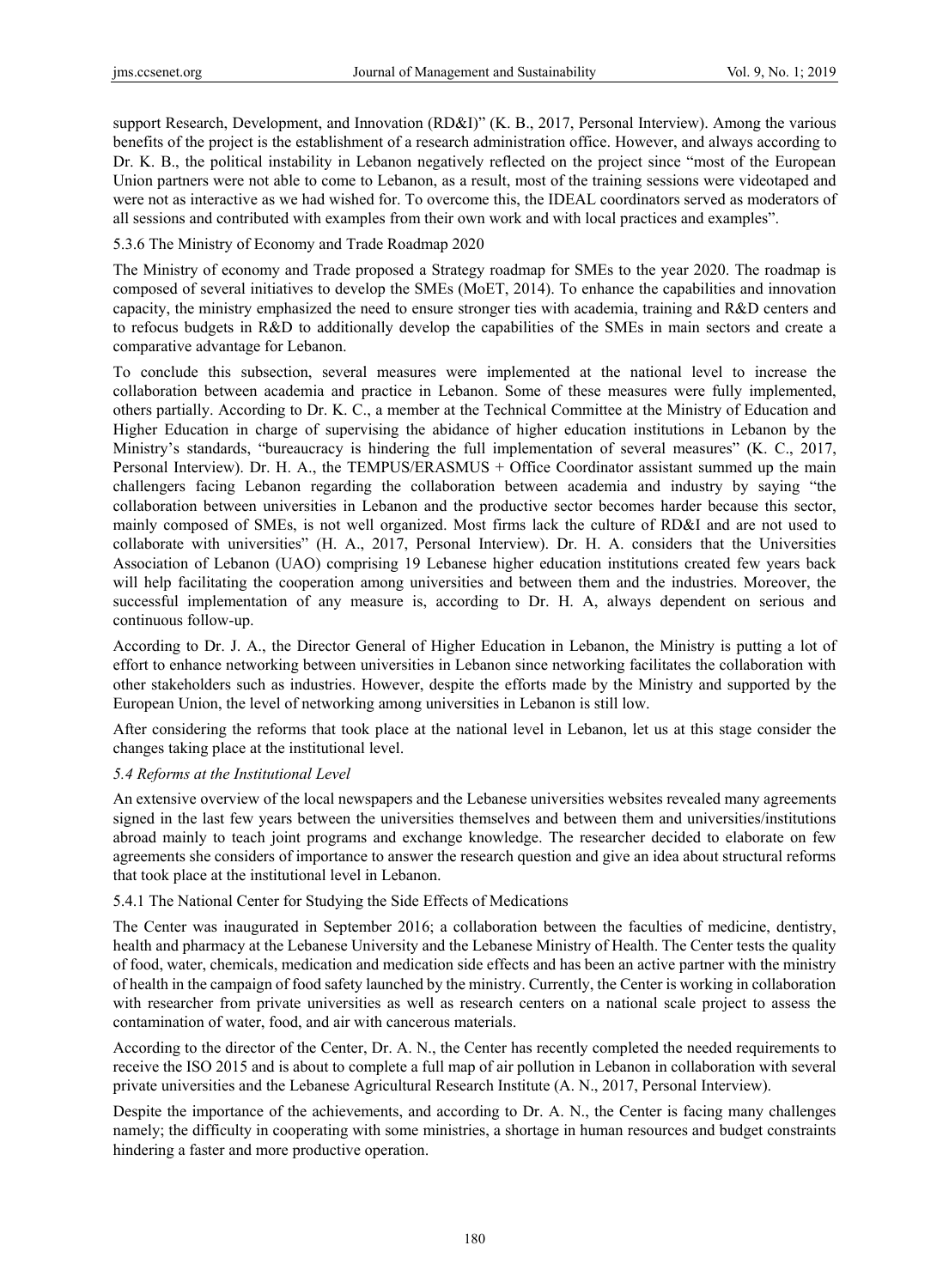5.4.2 The Research, Documentation, and Publication Center at the Faculty of Economic Sciences and Business Administration at the Lebanese University

The Center was established in July 2016 and is responsible of the formulation of research policies for the faculty, the establishment of needed laboratories, adoption of research programs, organization of conferences and workshops, supervision of the faculty research and refereed journal, production of a useful database for researchers. It has a national role namely the calculation of major national economic indicators. It is supposed to conduct research for the Lebanese University, the public sector as well as the private sector and to create a research agenda for the faculty and more importantly to orient it to the local market needs to make it more relevant. Unfortunately, the center is not fully operating yet because of the budget and administrative constraints the University is facing.

# 5.4.3 The AUB-USJ Memorandum of Understanding

A memorandum of understanding was signed in January 2018 between the two universities for a mutually beneficial collaboration in several fields, including research, joint masters and/or PhD programs, and joint conferences (AUB, 2018).

According to Mrs. R.B., the Assistant to the Provost for Academic and Faculty Affairs at AUB, "AUB is strongly committed to serve its community through research and education. It continuously strives to adapt its curriculum to the market needs to be able to provide its graduates with the needed skills to compete in the job market. AUB strongly believes in the importance of producing research with great impact as well. Therefore, it has lately signed many agreements to strengthen its collaboration with various productive sectors and with the Lebanese community" (R.B., 2017, Personal Interview).

# 5.4.4 The AUB-ASREN Agreement

The AUB has signed, in February 2016, an agreement with the Arab States Research and Education Network (ASREN) that connects Lebanon to the global research and education community through the European Research and Education network GEANT (AUB, 2018). AUB now connects to GEANT through an ASREN link which provides a gateway for international research and education collaboration.

Moreover, AUB is currently working in collaboration with other universities in Lebanon to establish the Lebanese Education Research Network (LEARN) to facilitate research and education exchange.

# 5.4.5 The AUB-Beirut Municipality Agreement

The Office of Strategic Health Initiatives (SHI) at AUB has signed in October 2016 a memorandum of understanding with the Municipal Council of Beirut (MCB) to cooperate in establishing the "Beirut: Healthy City 2022" vision with a clear and sustainable operational plan to achieve it (AUB, 2018). The agreement formalises collaboration involving capacity building at MCB health care facilities, direct technical assistance and action-oriented research.

# 5.4.6 The AUB-Sin El Fil Municipality Agreement

The Center for Public Health Practice (CPHP) at the Faculty of Health Sciences at AUB announced, in February 2018, the signing of a cooperation agreement with the Sin El Fil municipality in the framework of the "Sin el fil: a safer city, a healthier population" project, and the launching of the phase II of the Health and Development cooperation program (AUB, 2018).

AUB President reaffirmed in his speech the University's willingness to put its expertise, research, and technical and scientific resources to find suitable and sustainable solutions for challenges threatening people's safety and health" (AUB, 2018).

# 5.4.7 The AUBMC-Phillips Agreement

To strengthen its research capacity and leadership position in the healthcare sector in Lebanon and the region, the American University of Beirut Medical Center (AUBMC) signed in October 2016 a master research collaboration agreement with Phillips, making it the first scientific research agreement in Lebanon and the Middle East (AUB, 2018). The agreement presents a significant leap in promoting clinical, basic science research in favor of advancing patient care.

5.4.8 The University Antonine-TICKET Lab-BMW Memorandums of Understanding

Two Memorandums of Understanding were signed between TICKET Research Lab and BMW Group and the University Antonine (UA) in June 2017 (AU, 2018). TICKET Lab. is playing a major role in the development of technology transfer in accordance with the University Antonine research strategy as declared in its strategic plan (H 2020). The memorandums allow TICKET Lab to develop research in Data Mining and Anonymization, and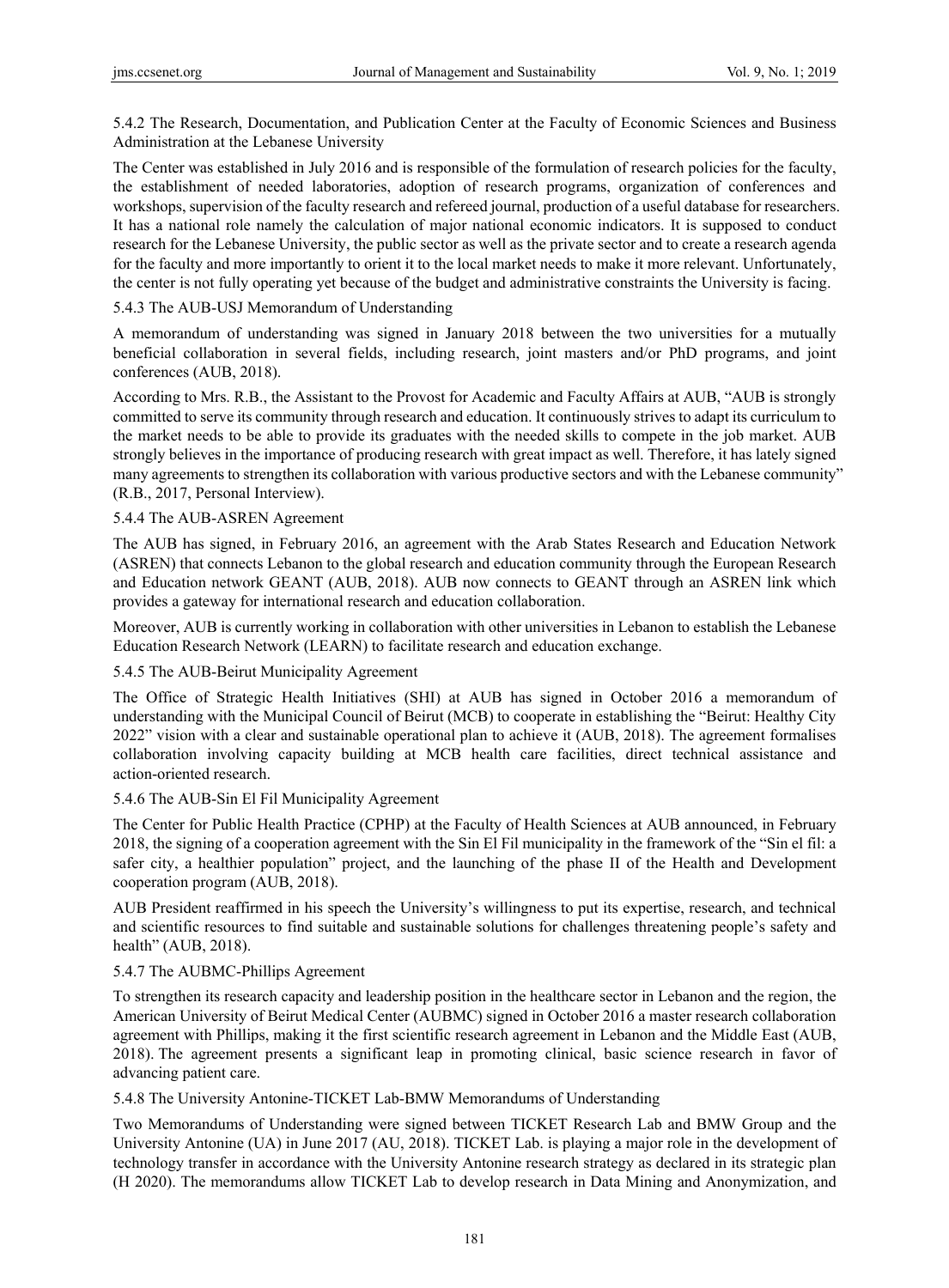Virtual Reality, with the IT Department and the Logistics Department at BMW Group. It also allows the university students to be engaged in internships at BMW Group. The memorandums reflect the commitment of all parties toward this cooperation that will have a profound impact on education as well as quality research.

# 5.4.9 The LAU-UOB Agreement

On June 2017, the University of Balamand (UOB) and the Lebanese American University (LAU) concluded an agreement to establish research and educational exchange programs and to promote the development of joint studies, research and training activities of mutual interest (LAU, 2018). Among several other topics, the research collaboration and exchange program will include Pharmaceutical Sciences, Biomedical Sciences, Basic Translational Sciences, Clinical Pharmacology, Molecular and Cellular Biology. Ultimately, the agreement will allow LAU together with UOB, to work together on developing Master's and Ph.D. programs tailored to their interests in the various scientific fields.

# 5.4.10 The UOB-BPI Agreement

The UOB and the Benta Pharma Industries (BPI) have recently entered into a cooperation agreement in the field of Therapeutic Biotechnology to train and develop capacities of UOB students at the Faculty of Health Sciences (UOB, 2018). The collaboration with BPI will provide UOB students with scientific and practical trainings concerning the latest technologies in Therapeutic Biotechnology in addition to developing mutual scientific research and cooperation.

# 5.4.11 The BAU-LIRA Agreement

In June 2012, the Beirut Arab University (BAU) signed an Agreement of Cooperation with the Lebanese Industrial Research Achievements Program (LIRA); an initiative to bring the universities and scientific research closer to industry and the industrialists' needs (BAU, 2018). The agreement aims at establishing industrial and graduate research projects between BAU and the industrial sector, exchanging information and experience, providing the necessary funding for the common activities, conferences and seminars, encouraging factories to welcome students for training in their labs, and seeking harmony between the university programs and the job market needs.

# 5.4.12 The BAU-LU Agreement

The BAU and the Lebanese University (LU) signed in October 2014 a five-year Academic and Research Cooperation Agreement in the fields of Engineering, Medical and Health Sciences, Environmental and Agricultural Sciences as well as in the Social Sciences and Arts (BAU, 2018). The Agreement aims to facilitate the exchange of faculty for teaching, research and supervision of theses, as well as the facilitation of postgraduate student transfers between the two universities, and the organization of conferences, workshops, seminars and training courses to build on the expertise at both universities.

# 5.4.13 Mobarat El Oloum by the National Association for Science and Research

The National Association for Science and Research (NASR) holds annually since 2004 "Mobarat Al Oloum", an event where Lebanese school students (grade 7–12) compete to design projects in robotics, environment, health sciences, physics, chemistry and astronomy. University students and professors from around Lebanon volunteer to form the judging committee. A total of 7000 young innovators participated since 2004 in over 2000 projects. To support innovators realize their projects, NASR has dedicated a section at its headquarters as a business incubator and has completed the registration of 25 patents with the ministry of economy and trade.

To conclude this section, several agreements were signed lately by several universities in Lebanon to enhance its collaboration with the market. This indicates that the reforms realized at the national level started to reflect at the level of the institutions. However, most of these agreements are recent and time is needed before we could fully evaluate its impact on education and research outputs.

# **6. Conclusion, Limitation and Recommendations**

In this research, the author explored the effort made in Lebanon to create strategic partnerships between academia and industry. She adopted the constructivism and interpretivism approaches to research. The research is deductive and qualitative in nature; therefore, the researcher constructed a theoretical framework based on literature to build the study upon and collected primary data via interviews. To overcome the limitations imposed by its qualitative nature, and to ensure credibility, the researcher made sure to use triangulation.

The analysis of the findings leads the author to accept the research hypotheses namely; Lebanon has already realized the importance of creating strategic academia-industry partnerships and took several initiatives at the national and institutional levels. However, some challenges are facing Lebanon to fully succeed in its efforts.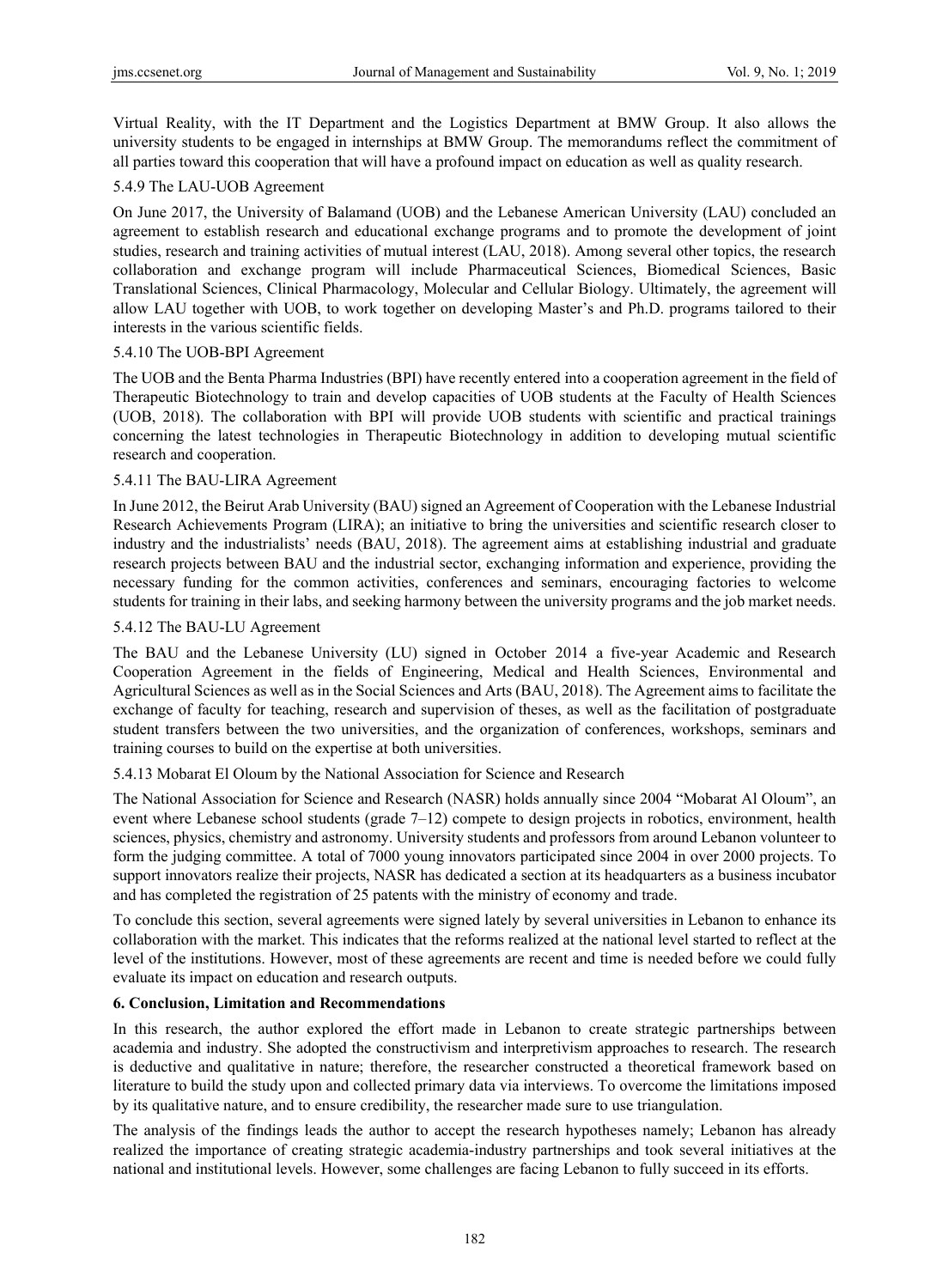Therefore, if we consider that creating strategic partnerships between academia and industry requires networking, setting clear research and competencies priorities, establishing structures that facilitate collaboration, and nurturing the culture of perceiving the other as a strategic partner, we could conclude that Lebanon has started this long journey.

However, more effort is needed to reduce bureaucracy and corruption and create structures at the national and institutional levels to facilitate the collaboration between universities and industries throughout the whole life cycle of the innovation projects. The culture of innovation, flexibility, life-long learning, focusing on applied knowledge and perceiving the industries as a strategic partner needs to be nurtured more and more among the academics. The industries on the other hand, strongly dominated by SMEs are mostly family businesses that have no real understanding of what RD&I could offer them and what universities could offer them in this respect.

In conclusion, despite the Lebanese political instability, corruption, and tight national budget caused by the critical national economic situation, the measures taken by different actors in Lebanon positively impacted the academia-industry collaboration. However, collaboration did not reach the level of creating long lasting strategic partnerships yet.

To move further and succeed in establishing long lasting academia-industry partnerships, the author recommends the different stakeholders to have persistence since establishing new cultures requires time. The new generations of both academics and entrepreneurs will value more and more the importance of collaboration and could take the lead to build successful partnerships. In parallel, the State needs to keep on developing the legal framework to match the needs of the different stakeholders by building necessary infrastructures.

#### **Acknowledgement**

This research is funded by the Lebanese University.

#### **References**

A.N. (2017). Personal Interview.

- ACRLI. (2009). *The intellectual property rights in Lebanon*. The Consultation and Research Institute, Beirut, October.
- AISBL, Science/Business Innovation Board. (2012). *Making Industry-University Partnerships Work: Lessons from Successful Collaboration*. Brussels: Belgium.
- AU, Antonine University. (2018). Retrieved from http://www.ua.edu.lb
- AUB, American University of Beirut. (2018). Retrieved from http://www.aub.edu.lb
- BAU, Beirut Arab University. (2018). Retrieved from http://www.bau.edu.lb
- BDL (1). (2013). *Intermediate Circular 313 Addressed to Banks and Financial Institutions*. Retrieved January 14, 2013, from http://www.bdl.gov.lb
- BDL (2). (2013). *Intermediate Circular 331 Addressed to Banks and Financial Institutions*. Retrieved August 22, from http://www.bdl.gov.lb
- Bower, J. (1993). Successful joint ventures in science parks. *Long Range Planning*, 114–120. https://doi.org/10.1016/0024-6301(93)90213-Y
- Business/Higher Education Round Table (B-HERT). (2002). *Greater Involvement and Interaction Between Industry and Higher Education*. Australia: Melbourne.
- Cairney, T. H. (2000), *The role of universities in developing regional knowledge workers*. Unpublished paper.
- Creswell, J. W. (1994). R*esearch design, qualitative and quantitative approaches*. Thousand Oaks, CA, US: Sage Publications, Inc.
- Destler, B. (2008). *A new relationship between business and academia*. Rochester Institute of Technology, Retrieved from https://www.rit.edu-preident-papers
- Destler, B. (2012). Increasing US competitiveness: Building a new relationship between business and academia. *HUFFPOST*, November, 26
- Ernest, & Young. (2012). *University of the future: A thousand-year old industry on the cusp of profound change*. Australia.
- European Commission. (2012). *Higher education in Lebanon*. Tempus.